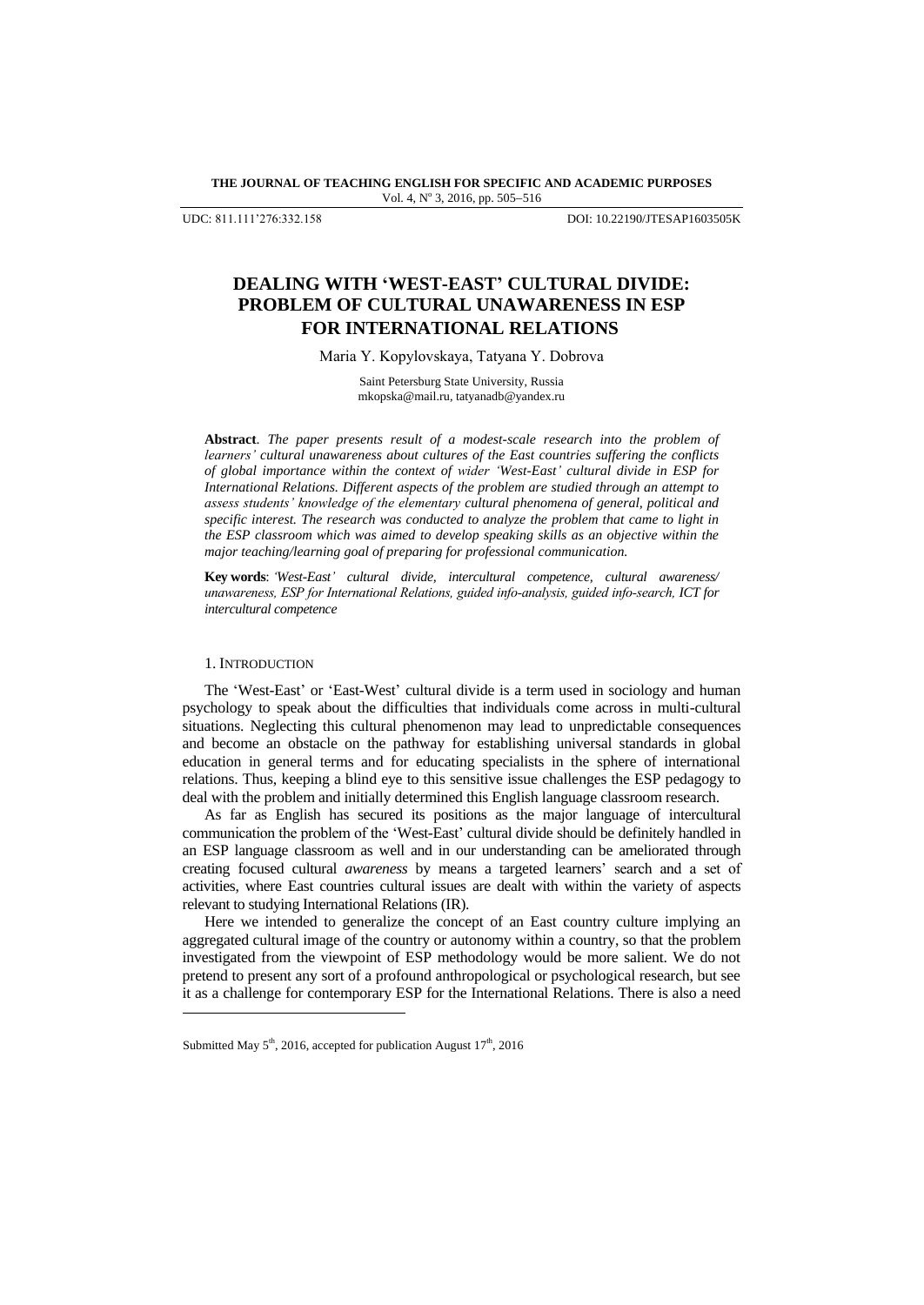to note that the sample of learners who participated in the research was presented by randomly selected IR students of Saint Petersburg State University in Russia. Besides, it should be taken into consideration that, on the one hand, Saint Petersburg is widely recognized as a city with residents having some variation of European mentality, but, on the other, it is the second largest city of the country which is itself situated in the West and in the East of the Eurasian continent.

We limited our research to the cultures of the countries and ethnic groups which constitute an object for international relations studies, in particular those that are evocative due to the fact that being geographically eastern countries or communities they, however, provide for the conflicts of global political importance.

The reason for this research was the situation which came to light when the ESP teachers preparing students for professional communication encountered the problem of learners' unpreparedness to discuss the issues of the East being the representatives of the West, i.e. not only predominantly sharing the values which have traditionally been referred to as liberal democratic values, but also having too little general knowledge about these parties to global and local conflicts. The lack of knowledge about the countries and ethnic groups located in southern part of the Eurasian continent in the Middle East, Central and South-Eastern Asia creates the problem of cultural unawareness as a part of more large-scale problem of West– East cultural divide and a multifaceted language pedagogy problem of building intercultural competence.

#### 2. THEORETICAL BACKGROUND

The research into different aspects of intercultural competence dates back to as early as to 1983 when N. Dinges first used the term "intercultural competence" (Dinges, 1983). It was long before the emergence of MacLuhan's "global village" concept and, viewing this term from today"s point, it was also long before the intercultural competence became a widelyrecognized educational concept (Gordon et al, 2009; Sahin, Akbasli, 2009, p.545: Halasz, Michel, 2011, p. 293).

Under the influence of the rapid spread of communication technologies intercultural competence has been recognized as one of the key competencies by a great number of scholars and is traditionally viewed as a combination of such components as *cultural awareness, cultural identity* and *cultural sensitivity* in students.

However, according to M. Byram"s model of intercultural competence the central concept within the structure of this competence is critical cultural awareness Four other components of it are skills of interpreting, attitudes, skills of discovery and knowledge (In Wallinski, CEFcult project, p.6).

B. S. K. Kim, B. Y. Cartwright et al confirm this view and use the term *multicultural awareness*. The possession of this awareness by an individual signifies understanding and accepting the variances existing between individuals in different countries or variances existing in the same country between individuals with different social backgrounds, especially the variances in attitudes and values. Thus, according to them, multicultural awareness involves two other components cultural identity and cultural sensitivity (Kim, Cartwright, 2003).

Following M. D Barrett and J. Huber understanding the intercultural competence as "a combination of attitudes, knowledge, understanding and skills" which can help the one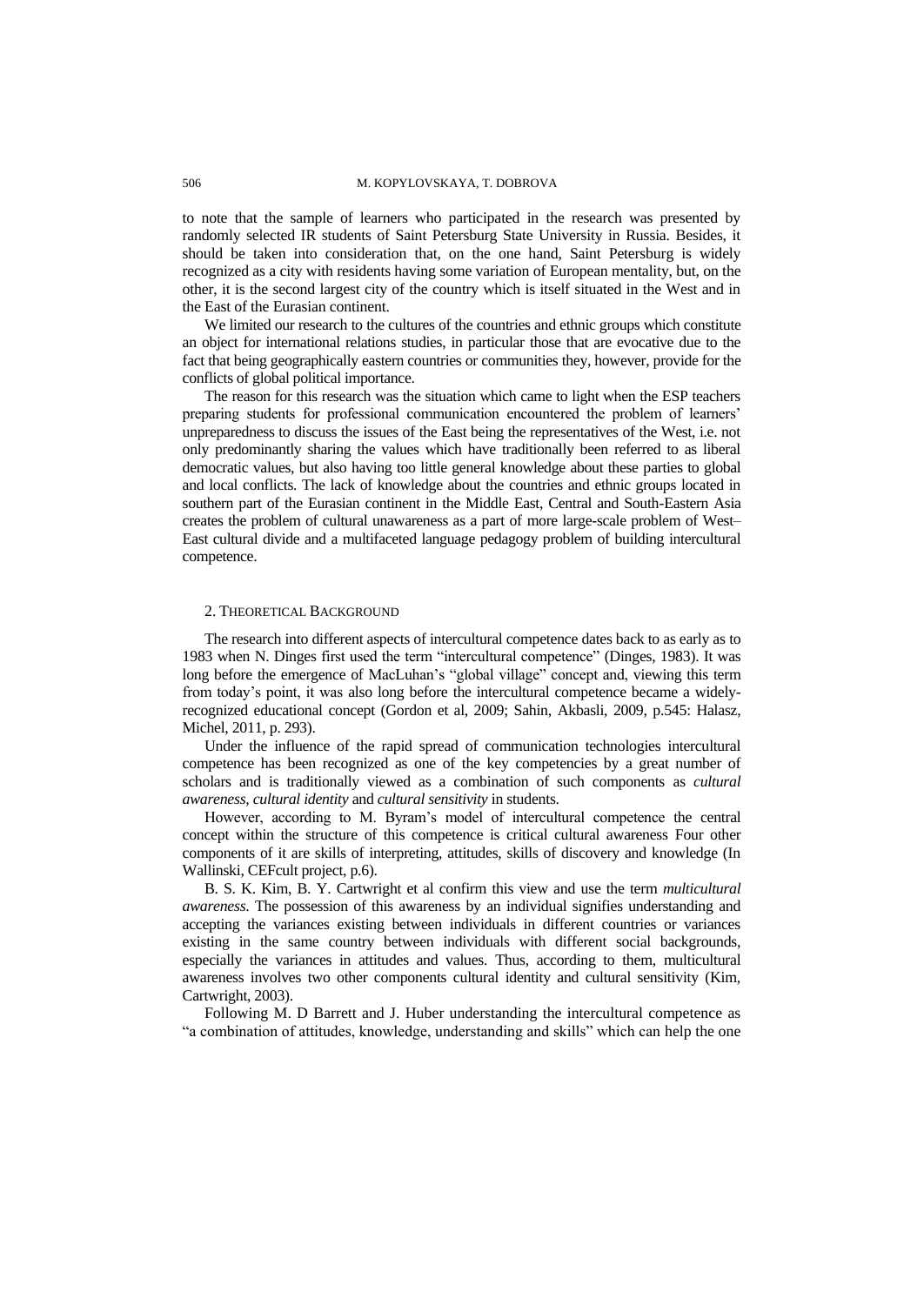who is harnessed with it to understand and respect people with different cultural affiliations and to be efficient in intercultural communication, we believe that it has great pedagogical value. It is also seen by these scientists as the ability to manage "positive and constructive relationships", which in its turn implies appropriateness of communication and compliance with cultural norms while achieving the communicative purposes (Barret, Huber, 2014). As far as efficient communication in the English language is the primary goal of teaching English, cultural awareness as the main component of intercultural competence is to become one of the teaching priorities in the English language pedagogy.

The understanding of the necessity to use the EFL classroom to teach intercultural awareness was well-investigated and supported not only by the educators in the West and the RF, but by our counterparts from the East. L.K. Barany, a researcher from Duhok University in Iraq, emphasizes that learning foreign language is not the aim for itself and linguistic competence should serve as a communication tool in intercultural communication, namely "to communicate with people from different linguistic and cultural backgrounds." Furthermore, the author underlines that almost always communication takes place in the context of culture and can be rarely "culture-free" (Barany, 2016, p.159).

The problem is relevant not only for the students of international relations but for the English language education in preparing specialists in any field. While "West-East" *cultural awareness* for the students of International Relations is certainly a part of their professional competence, for other areas of education it can be seen as a part of their general social competence, in which the knowledge of the English language is a necessary component to be wired to the events swirling around.

Nevertheless, as the International Relations Studies is the area where this competence is vital, we maintain that the problem of cultural unawareness within the 'West-East' cultural divide is more urgent in ESP for international relations than in any other.

Within the focus of the current research cultural unawareness falls into the authors' category of knowledge and understanding, where the most important feature is the lack of realizing the fact that the interlocutors may not only express ideas in a unique way, but the very ideas put forward in discussion may be unique (Barret, Huber, 2014, p.19-20).

Sharing most researchers" view that cultural awareness is based on understanding of own culture and others cultures all over the world (Byram et al., 2002, p. 5), in this paper we would nevertheless consider a narrower issue of critical lack of this knowledge about cultures of the countries situated in the Middle East, Central and South-Eastern Asia so necessary for fostering professional communication skills of the students of International relations.

It is important to note that in our paper we considered cultural phenomena not only from the viewpoint of general understanding of culture at large but also emphasized some political culture aspects. For instance, we considered knowing the capital and the second city of the considered country or autonomous territory and the persons of first and second political importance as knowledge of the focused culture for an IR student.

Thus, the problem of cultural awareness/unawareness and its manifestations within "West-East" cultural divide require a language pedagogy approach grounded on a research, in which the first step would be defining the pool of problems which are encountered by teachers and learners in the ESP classroom and designing methodology of dealing with them.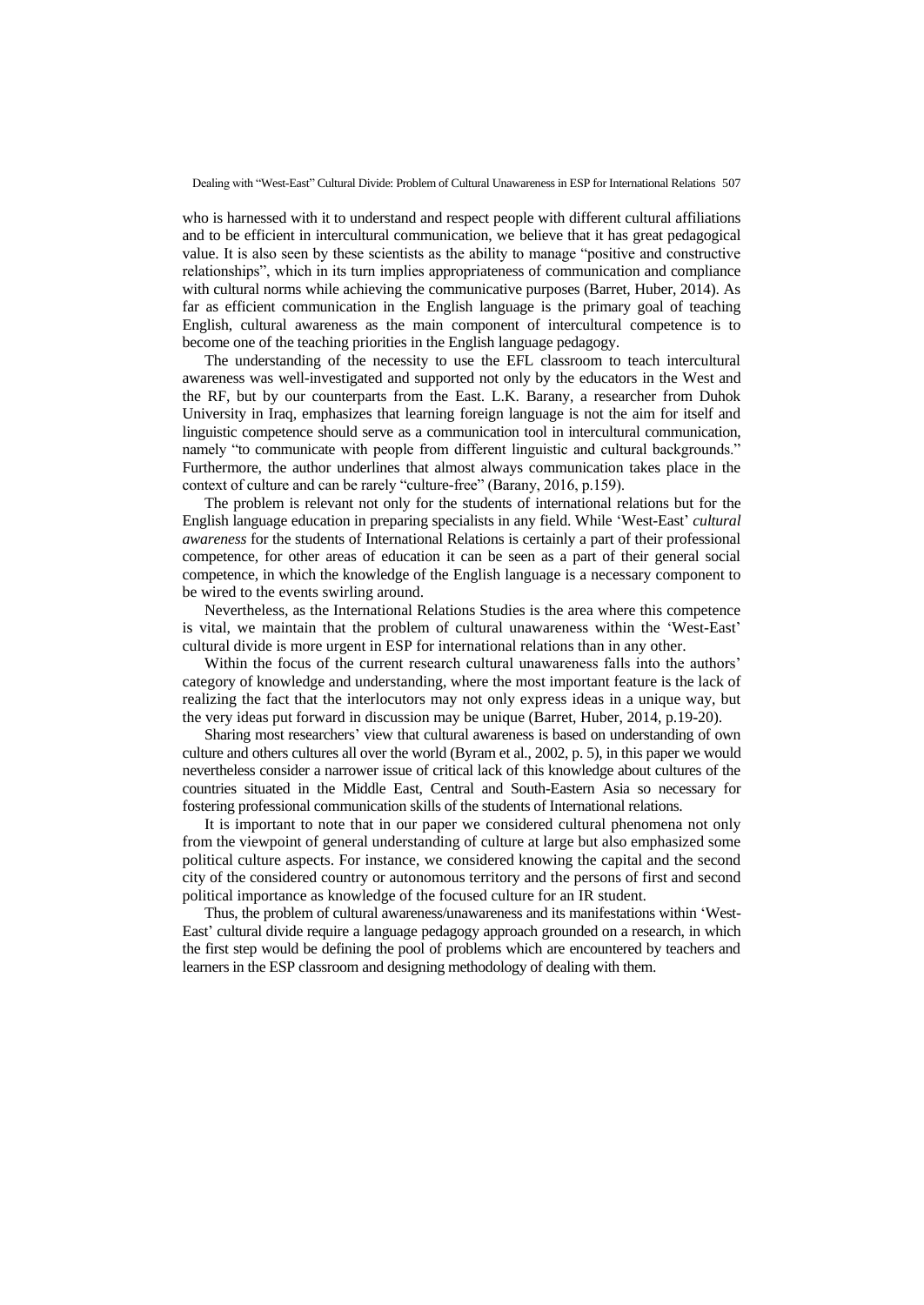### 508 M. KOPYLOVSKAYA, T. DOBROVA

### 3. THE ASPECTS OF "WEST-EAST" CULTURAL UNAWARENESS AS A PROBLEM OF ESP LANGUAGE PEDAGOGY FOR INTERNATIONAL RELATIONS

The problem of West–East Cultural unawareness is multifold and can be observed in all areas of learners" performance in professional communication where they have to consider the cases of terrorism, armed conflicts or human rights abuse in the countries of the Middle East, Central Asia and South East Asia. First of all, while most of the students pay due respect to the significance of such countries as China, Iran, Turkey, Syria and Iraq for contemporary international relations they know almost nothing about their cultures. As far as, generally, a research in global politics is a scattered one (the students might be focused on a particular area of foreign policy or country) there is little chance that there will be a student or two in the English language group of 13-15 learners who would have more than superficial knowledge about them.

Therefore, having little knowledge about the local languages and cultures students experience difficulties while referencing local cultural phenomena in oral speech production.

Although it should be noted that the picture of cultural awareness may vary from year to year respectfully to the political situation in the world and local media focus of reporting global political events, our paper is based on the analysis of the current state of affairs.

The cultural unawareness survey that we conducted among the third year students displayed that they have much more information about European countries than about countries of the East, to say nothing of professionally important ethnic or religious communities.

### **3.1. The research procedure: lacking facts**

To see what sort of correlation can be observed between their cultural awareness regarding Western world countries and countries of the Middle Eastern and Central and South-Asian countries we asked our students to perform a 3 items-quiz with very simple questions and to write: 1) the capitals of 3 Western world/Eastern world countries and the second largest cities; 2) 3 male and three female names; 3) the names of 3 famous writers/painters/composers; 4) the names of 3well-known politicians; 5) the names of 3 most important holidays; 6) the names of 3 cultural heritage objects in; 7) the names of 3 well-known dances; 8) the names of 3 cultural traditions; 9) 3 names of items traditional cuisine in any of Western world/Eastern world countries.

These questions were designed to be simple and "front mind answers" were expected. The results appeared to be very indicative of displaying "West-East" cultural awareness/ unawareness (See Fig. 1).

As it can be concluded from the bar chart less than a half out of 50 respondents provided answers to the questions concerning elementary cultural knowledge of the countries of the Eastern world. As one would expect they mostly coped with the Question 4 that requested to write the names of well-known politicians as far as this is the area of their professional competence. The lowest showings of cultural awareness, as we see, are for cultural traditions, holidays and male and female names of people living in the countries important for our research. The most disappointing was the gap in the knowledge of the capital cities in these countries and the majority of students fail to answer this part of the first question. Only 12 interviewees managed to provide the names of both the capital and second large city.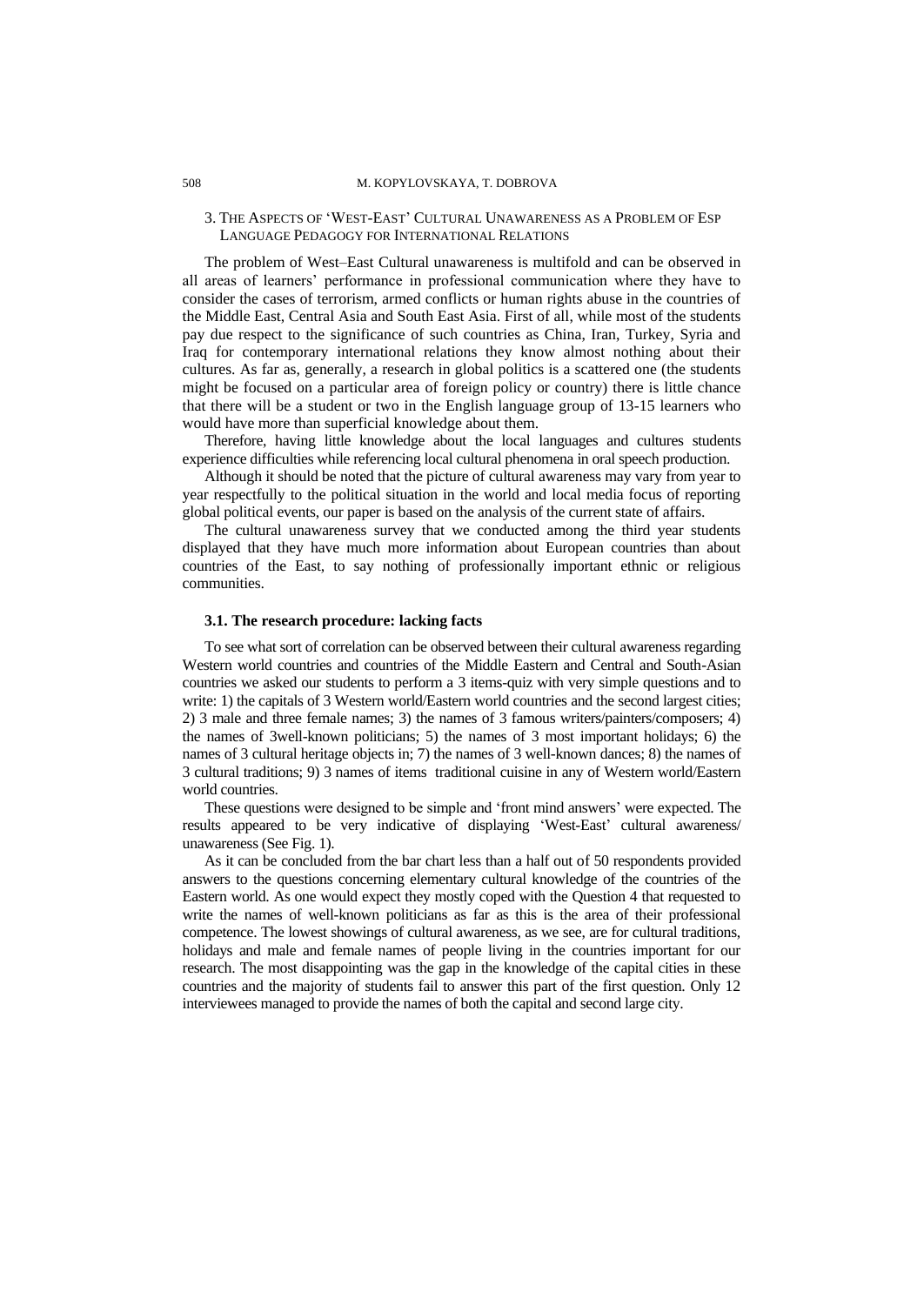

Undoubtedly, there are historic, economic and social reasons underlying this ignorance. Most of them can be to a great extent ascribed to religious divergence and the authoritarian influence of orthodox religious leaders both on the part of Islam and Christianity.

But more relevant to modern generation, among whom religion is rarely seen as an obstacle towards intercultural communication, is the lack of cultural knowledge which in our view is explained not only by commonly recognized limited amount of English speaking population in the Arab world and among China"s citizens, but also by insufficient amount of those who study Arabic or Chinese among the residents of Western countries.

Within the framework of this research we could have verified only the second part of the statement. We decided to substantiate our opinion and extended the questionnaire with a request to indicate the second language the students are studying. Here only 4 respondents out of the said number of 50 appeared to be studying the languages of the East countries, with 3 studying Chinese and only one person studying Arabic. Nevertheless, being asked what other languages they would like to study 36 of them claimed that they would like to study these languages (with 20 respondents preferring Chinese and 16 – Arabic). The findings proportionally confirmed our thesis showing few cases of studying these languages, but at the same time displayed high level of motivation for doing this.

The second questionnaire consisted of two parts: one checking the simplest political culture realities and another checking cultural awareness through Hofstede"s "cultural onion" approach. Considering a limited number of countries of their professional interest and grounding on their media education the students were asked to confirm their knowledge of the facts in question by simple putting a plus or a minus into the relevant box.

The answer analysis displayed that while most of the participants were able to retrieve the names of the capital cities and the heads of the state of Turkey, India, China and Tibetan autonomous region, which they viewed as a part of China, they failed to do this for Pakistan and Kurd"s autonomy in Iraq. The latter two were important for a classroom discussion on Jammu and Kashmiri dispute between India and Pakistan and the problem of Kurdish statehood respectively. (See Fig.2)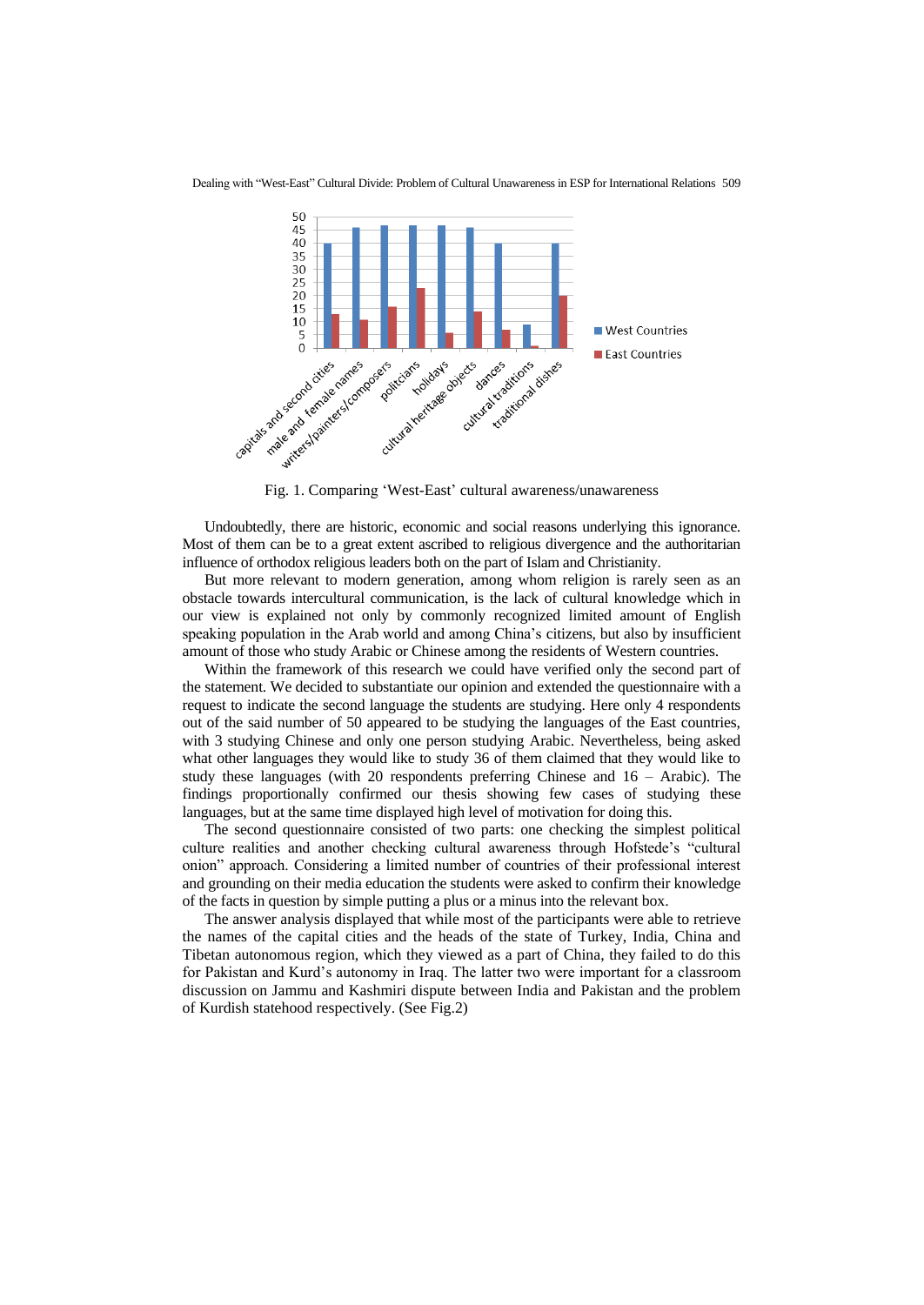

Fig. 2. The country of the conflict specific cultural awareness (1)

The third set of questions was based on Hofstede"s theory of culture (Hoffstede"s Onion). To maintain experimental integrity while designing our questionnaire we did not include Hofstede"s concept of symbols as low-frequency information which is hard to restore in a front mind answer. The graph below demonstrates that in spite of the fact that only a bit more than 50% of participants confirmed their familiarity with cultural phenomena of the countries we were interested in it is noticeable that Turkey, India and China are among those cultures whose cultural manifestations are known to the students. As well as in the bar chart of Figure 2, it is observable that they view China and Tibet Autonomous Region as one culture and demonstrate considerable shortage of information about such country as Pakistan and such ethnic group as the Kurds whose culture was considered within the context of Kurd"s autonomy in Iraq.

Figure 3 is also indicative for understanding that media education appeared to be of no help when assessing cultural awareness in the case of Syria which has been occupying leading position in the news programs all around the world and the fact that for soft-core ESP branches in the contemporary information-rich society where media rule the minds there is a need to revise approaches to using mass media in the classroom.



Fig. 3. The country of the conflict specific cultural awareness (2)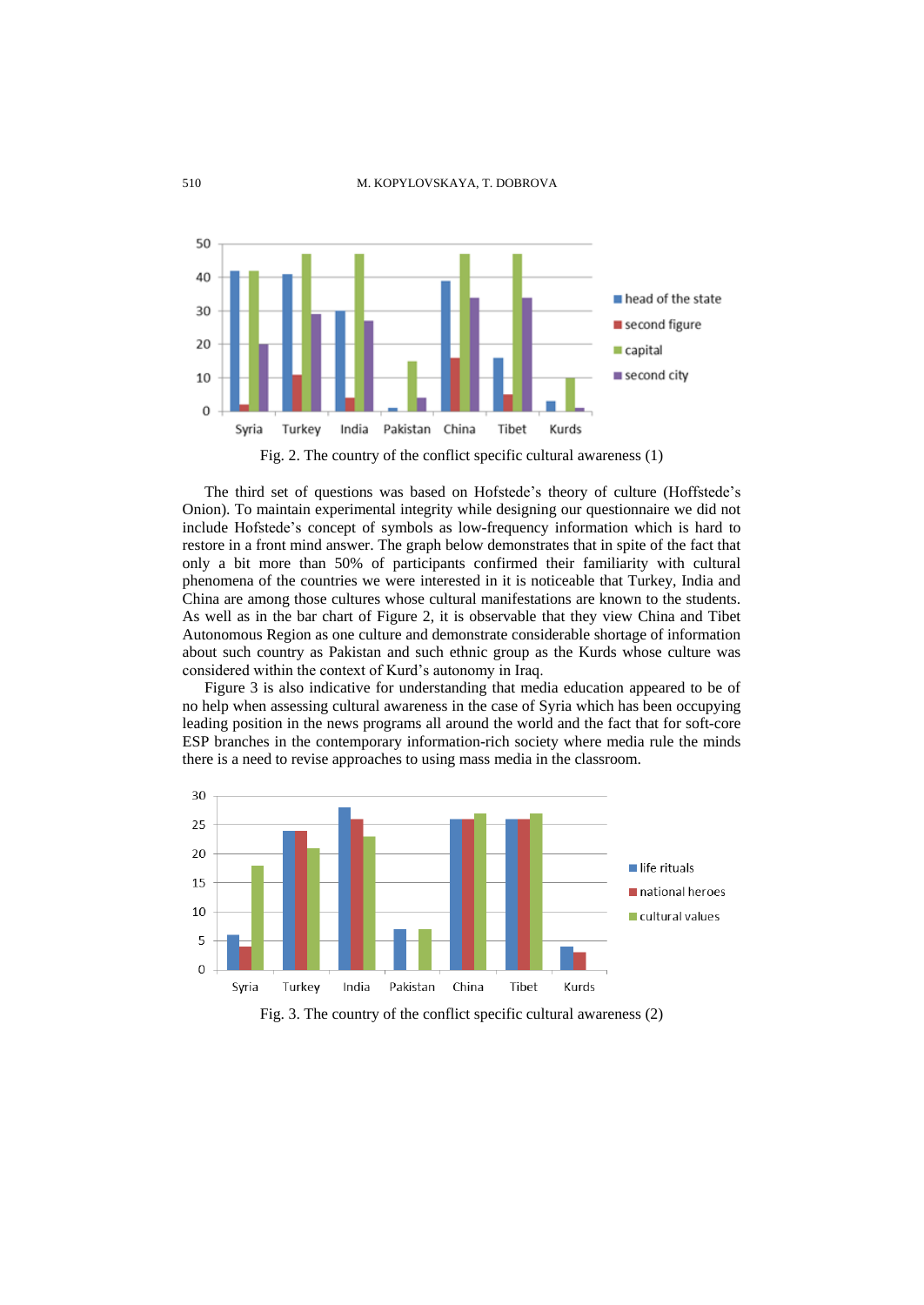The analysis of these three blocks of data confirmed the presence of cultural unawareness at several levels;1) general cultural unawareness within "West-East" cultural divide; 2) political culture unawareness for countries of the existing conflicts; 3) cultural unawareness within Hofstede"s approach. It revealed that there are cultures of the East countries with which students are more or less familiar (Turkey, India, China, Tibet as a part of China) and cultures that are almost completely not known to the learners" audience (Syria, Pakistan, Kurds culture).

For an ESP class it means that when given a Foreign Affairs article covering an issue of their professional competence (Terrorism, Global Conflicts, Regional Conflicts or Human Rights) they would by all means encounter the problem of not knowing the key figures and places, local policies and preceding situations to which the authors of this article refer to and appear to get beyond the discourse

The data gained by questioning show that to be fully engaged into discussing aspects of global conflicts with the East world geography IR students need a language pedagogy of augmenting cultural reality which would allow them to pro-actively gain and use culture-specific information for practicing to gain oral professional communication skills.

### **3.2. The research procedure: articulating cultural concepts**

Another ESP methodology case of cultural unawareness within the 'West-East' cultural divide is phonological and it becomes obvious when the discourse involves cultural concepts mentioning people and places. Students always falter when they have to articulate an Arabic – or Chinese-origin proper name in discourse, be it oral reading or speaking. To investigate the issue, we prepared an oral reading test. The test consisted of 15 lexical units and the task was to read aloud the proper names of politicians and geographic names of the countries from the case studies prepared for classroom discussions. Mostly these were the names of notable political media persons but not the heads of states and the names of places also were meaningful for a particular discussion. (See Fig. 4).

*Wael Nader al-Halqi, Mohammad Jihad al-Laham, Haider al-Abad, Li Keqiang, Mamnoon Hussain, Zhang Dejiang, Yu Zhengsheng, Nawaz Sharif, Anwar Zaheer Jamali, Qangba Püncog, Padma Choling, The Jabal an Nusayriyah, Sulaymaniyah, Buhayrat ath-Tharthar, the Dasht-e Kavir*

### Fig. 4 Proper name reading test

During the test students could not hear each other and the findings were obtained through observation of students" behavior. The results of the test allowed to make some important conclusions: 1) dealing with proper names as a particular linguistic problem the testees made fewer mistakes than in the case when they were a part of their utterance in the course of discussion; 2) some high-performers refused to read the names trying to avoid making a mistake; 3) some students switched on language inferencing and resort to their cognitive resources to establish consistent patterns of reading.

### **3.3. Findings**

As the matter of fact, the research only confirmed the extreme relevance of the problem of "West-East" cultural unawareness that the ESP teachers encounter on a regular basis: the students either have very few facts to verbalize or even when having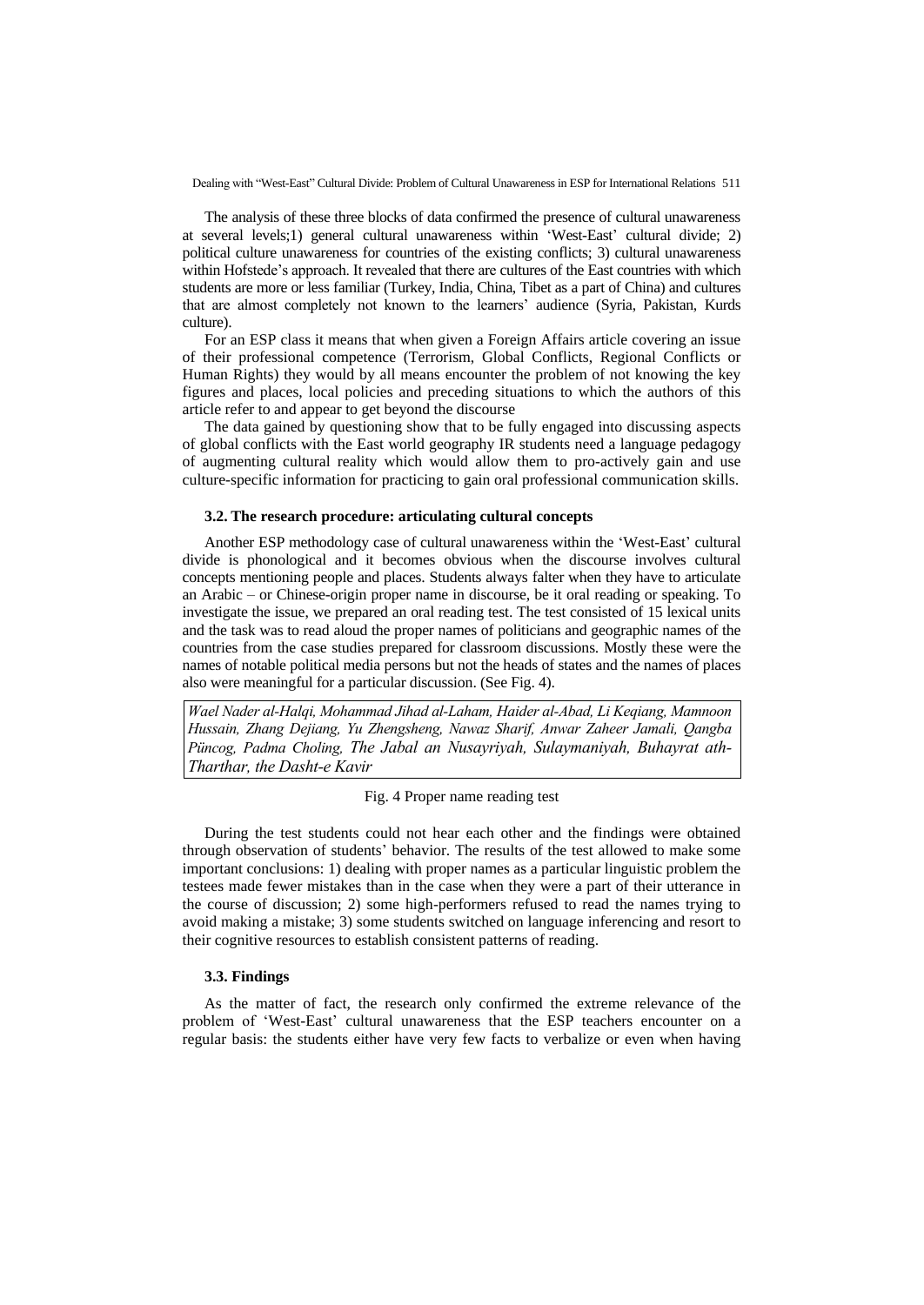this knowledge or given a printed text as a prompt they do not know how to articulate the names of cultural phenomena in the English language transliteration.

When the material for professional English classroom case-studies are such conflicts as the ones between India and Pakistan over Jammu and Kashmir; Kurds problem that involves four eastern countries - Iran, Turkey, Syria and Iraq, or the problem of Tibetan autonomous region the ESP language pedagogy becomes impotent if relies only on classical PPP (present, practice, produce model).

In the second part of our research we systematized the methodology we used to overcome the investigated aspects of the problem of cultural unawareness with proper consideration of not only traditional ELT pedagogy approaches, but bearing in mind psychological characteristics of contemporary learners as digital natives.

### 4. DEALING WITH IMPLICATIONS OF CULTURAL UNAWARENESS IN ESP INSTRUCTION

The specific of the field of IR research and first of all fluidity of events and attitudes confirms that the language to study is predominantly located in numerous information updates press releases, news reports and analytical articles or TV/digital TV analytical programs.

However, to deal with the problem of cultural unawareness as a part of the 'West-East' cultural divide within the context of intercultural communication we need some special procedures and techniques. Here we mean that the mere availability of resources on the web and virtually existing opportunity to discuss the problem with the learners" counterparts without proper methodology do not provide for creating cultural awareness.

Therefore, from the viewpoint of ESP goal to develop oral professional communication skills the problem falls into the task to ensure acquiring a minimal but sufficient amount of culture specific information in the limited time frames.

Our approach to the problem was based on the ICT use theory for higher education (Allen, Kern, Mattison, 2002) and the research on the topic of integrating ICT technologies in the process of fostering intercultural competence (Espinar, Rodrigez, Parra, 2011; Aba, 2014; Lee, Markley,2015). Since the necessity to build intercultural competence aroused with the omnipotent spread of information-communication technologies, the latter are to be actively employed to alleviate the problem of cultural unawareness as a major component of intercultural communication.

The most fundamental research on the topic is presented in the paper "ICT for Intercultural Competence Development" by Á. M. L. Espinar, A. R. R Rodríguez and M. E. G. Parra, 2011. Not only do we share their position on the advantages of the Internet resources for improving motivation, promoting self-learning and the opportunity to incorporate productive and receptive skills, but also confirm the necessity of careful selecting these materials to correspond to the teaching/learning aims (Espinar, Rodrigez, Parra, 2011, p.120). But while these researchers are mostly concerned with the general importance of fostering intercultural competence for the society of the XXI century, we would like to present particular ICT pedagogy aimed at dealing with a specific IR ESP problem of cultural unawareness in the context of "West-East" cultural divide and the knowledge needed for IR studies.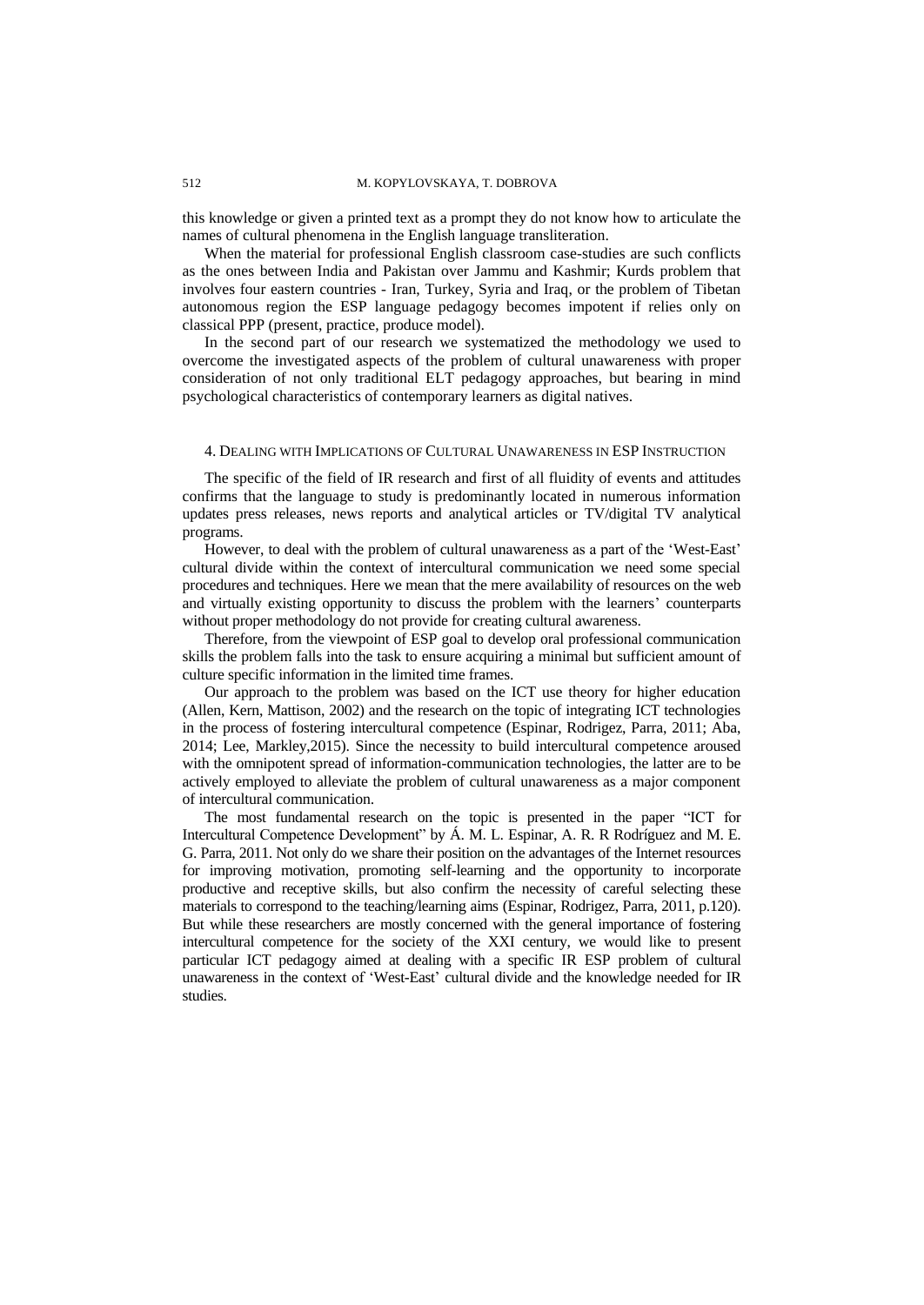#### **4.1. The main pedagogical aims as the context**

For achieving major teaching/learning aim to get ready for oral professional communication, students of international relations were analyzing HardTalk program videos where the above-mentioned conflicts were discussed by a politician from an East culture and one of BBC correspondents. The methodological concept lying beneath was to make students benefit from the programs in several aspects:1) professionally – to learn about the attitudes to a global political problem in European Community and inside the country; 2) linguistically – to enrich ESP vocabulary and 3) interculturally – to observe International and British English contrasted in real professional communication.

The latter provided the students understanding of the difference between British and International language standards and important for dealing with cultural unawareness understanding of accent that they might expect from the speakers of the English language from India, Tibet or Syria, in the situation of possible professional communication.

#### **4.2. Two approaches to dealing with the problem of cultural unawareness**

As it was shown in the course of ascertaining experiment of the research there is a yawning information gap in the general knowledge about the East countries compared to the West ones. Grounding on the findings of the first part we suggested two main approaches in dealing with the problem of West-East cultural divide in IR ESP: 1) a guided analysis of teacher"s pre-selected materials (*guided info-analysis*) and 2) a guided learners' search for the relevant information *(guided info-search)*.

First of all, bearing in mind that oral professional communication was the major goal of IR ESP course it was necessary to define theoretical grounds for discussion and prepare the texts of extracts from relevant articles of public and supranational international law.

The next important objective of augmenting IR relevant cultural reality was to expose students to origins of the conflicts and regional political maps, so that they could see the territories of the parties to the conflicts and neighboring states that might be indirectly involved in the conflict.

As far as most of the countries involved into the conflict are sovereign states or at least represent autonomies within these states we suggested that the students need informative visuals displaying the political system and administrative division of the states or territories in question, relying on such visuals" feature as the ability to present the information briefly and substantively.

Thus, three major prerequisites of guided info-analysis of the culture specific aspects of professional themes such as Terrorism, Global and Local conflicts or Human Rights appeared to be: 1) extracts from relevant international law norms, 2) maps, and 3) visualization of political and administrative systems of the countries involved into the professionally-important conflict.

This information was presented in the handouts form or in e-form on the screen for 5 minute question-answer activities and processed by means of sets of specifying questions, e.g. What international norms stipulate as legal practice in such situations? What territories/administrative issues/human rights are challenged? What institutions might be involved into the conflict.

But viewing the group of learners as digital natives, i.e. those who were raised within technologically rich environment, we resort to the use of *hybrid applications* or *mashups* as more relevant, more dynamic and motivating, if those were available.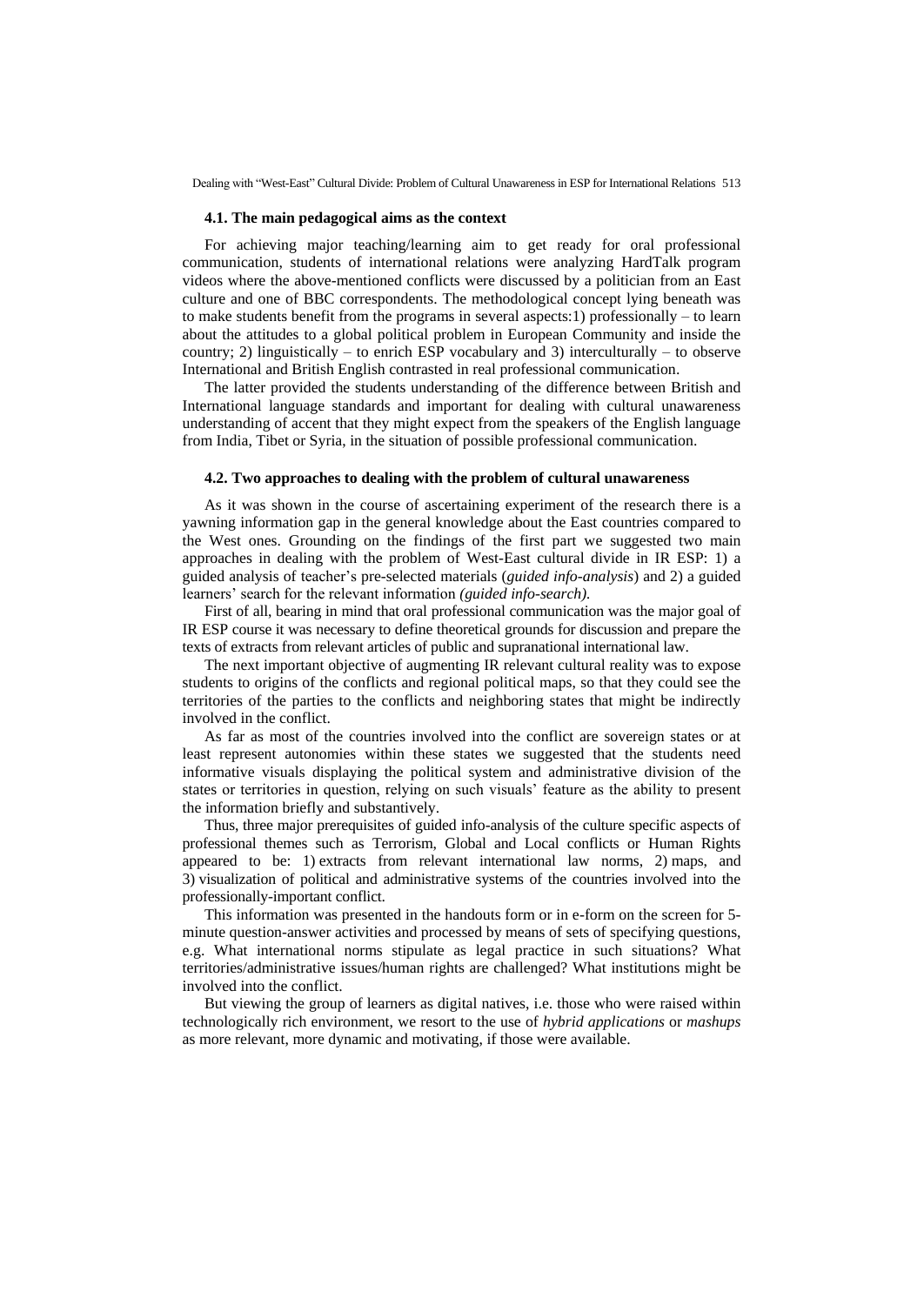Hybrid applications possess a number features that help facilitate the process of learning such as: 1) the exposure to good rich in professional vocabulary language; 2) presenting information briefly and substantively; and 3) appealing way of presenting information. Their designers often combine multiplication with moving maps showing the way the territory acquired its borders, photo images and episodes from documentaries and feature films. For instance, we found some valuable educational resources to brief the students on the origins and aspects of the conflicts between India and Pakistan over Jammu and Kashmir; Kurds' problem that involves four East countries Iran, Turkey, Syria and Iraq or the problem of Tibetan exile.

There are *formal mashups* of quite academic presentation as, for example, The Economist videographics service "Videographic: India, Pakistan and Kashmir"<sup>1</sup> and rather *informal*, but rich in relevant vocabulary and motivating. The examples for the latter group are a Munichbased Kurzgesagt (In a Nutshell), a YouTube channel producing animated educational videos: "Iraq explained: ISIS, Syria and War"<sup>2</sup> and TestTube News - education and documentary internet and app channel network under Discovery Digital Networks, launched in 2012.

Especially feasible for instruction appeared to be brief stories delivered by Executive Video Producer Tara Long whose videos we employed for preparing to a discussion on local conflicts India vs Pakistan; "Who are the Kurds?" "Why isn't Tibet free?" and for a discussion on human rights.<sup>3</sup>

If Kurzgesagt education videos employ animation and the information is delivered in a cartoon format with moving schemes, diagrams and images of key political figures, Tara Long"s Test Tube News videos contain maps, retrospective documentaries and video episodes of current affairs and perfect teaching for briefing and exposure to all problematic areas of relevant culture specific language: names places, historical events.

It is evident that the time frame of a lesson puts forward a problem of material selection that is why some of the cultural information was distributed in the learning management system or more informally, which is a part of contemporary practice, on the page of a limited access group in the social network VKontakte. The latter currently has become more and more popular learning management practice not only in Russia (Rodrigez, Sabino, Zhou, 2011). For example, when speaking about Peshmerga as a military force of Kurd"s autonomy in Iraq the learners were provided the video clip of Kurdish singer Hozan Ali "Peshmerga Song 2014"<sup>4</sup> or were recommended to watch the documentary Tibet's Stolen Child<sup>5</sup> which is about 57 minutes long and does not fit the lesson but lets the learners better understand the origins of the Tibet exile problem and encounter professional academic view on the problem of English-speaking experts.

The second approach, which we referred to as *a guided learners' info-search,* is more learner-centered as it relies on more learners' responsibility and involves tapping potential of their cognitive resources. Within this approach the learners were to fill the gaps in their own cultural unawareness lacunae: linguistically and conceptually.

l

<sup>&</sup>lt;sup>1</sup> Videographic: India, Pakistan and Kashmir, The Economist: URL:

https://www.youtube.com/watch?v=8rmUiLwy7kI

<sup>2</sup> Iraq Explained -- ISIS, Syria and War, Kurzgesagt: URL:https://www.youtube.com/watch?v=AQPlREDW-Ro <sup>3</sup> Tara Long – TestTube Video: Why India and Pakistan Hate Each Other: URL: https://youtu.be/yReaR1p-PV0; Who are the Kurds: URL:https://youtu.be/Uv5-q\_9fpro.

Why Isn't Tibet Free?: URL:https://youtu.be/KdfoCD2qfWw. (Accessed 23, December 2016)

<sup>4</sup> Peshmerga Song 2014, -a video clip: URL:https://youtu.be/mGvbx2q1yf0

<sup>5</sup> Tibet"s Stolen Child – a documentary: URL:https://youtu.be/34XYItT9dYA (Accessed 23, December 2016)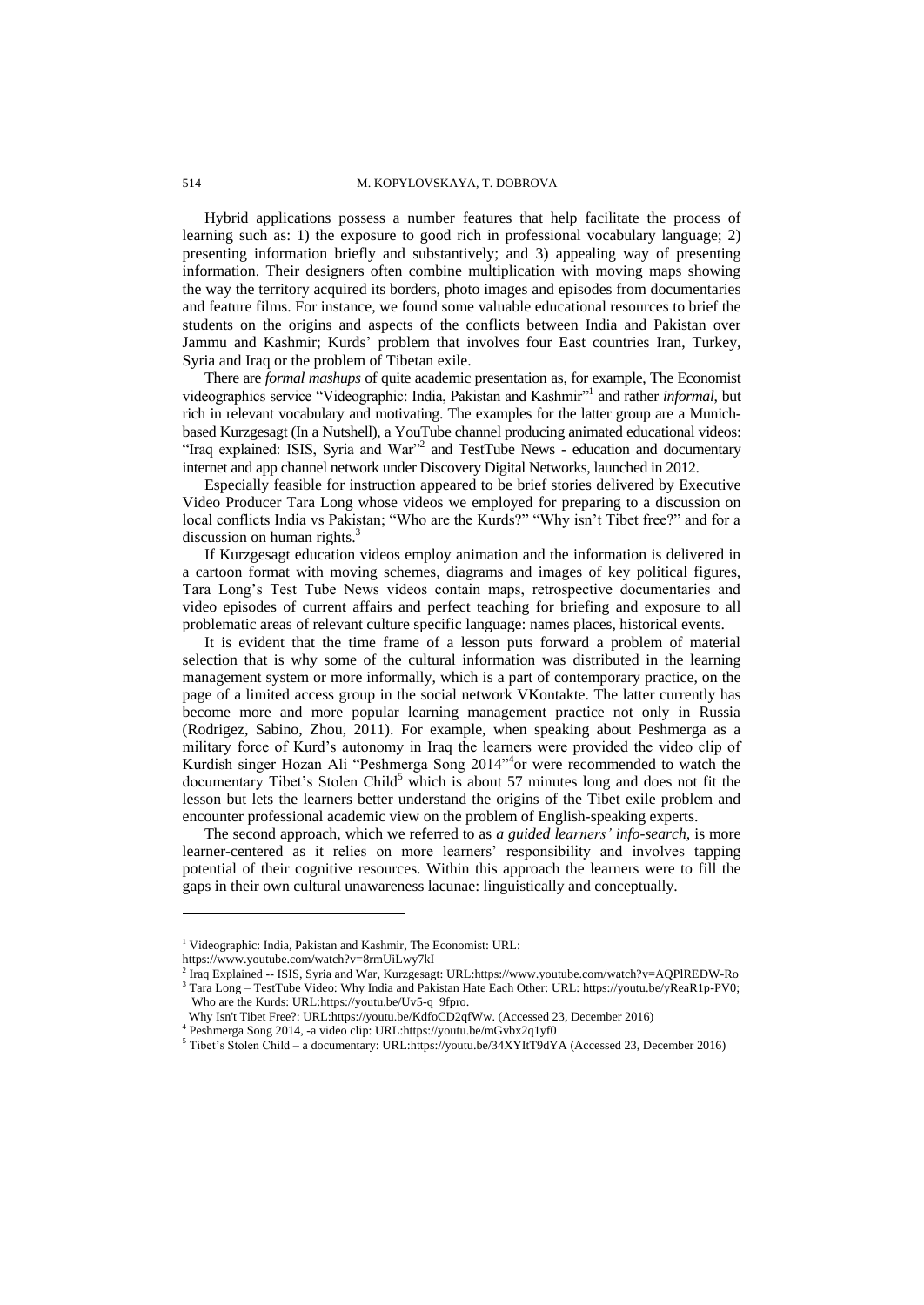An example, for this can be a micro-research for Shia and Sunny difference in a flipped classroom mode when the students prepare to discuss the global conflict in Syria and ISIS. The students might be familiar with the topic in their native language but they lack English language equivalents for cultural concepts and working autonomously they subconsciously spotted the language for lacunas. By the same token, to discuss the problem of Tibetan Exile they need to know the basics of Tibetan Buddhism, the functions of Dalai Lama and Penchant Lama in Buddhist hierarchy or the idea of reincarnation of Dalai Lama into the next Dalai Lama"s body.

To augment the cultural reality to overcome West- East cultural divide, we embarked on traditional practice of assigning to an individual learner or a group of learners to conduct a micro-research into a particular area of cultural unawareness. Students were provided with sets of questions allowing them to spot and fill IR relevant cultural lacunae.

## For example:

*Prepare to speak in class on one of the topics below. Be brief and substantive. Your talk should not be more than 1 minute long:*

- *1) Who are the Kurds? What is the main problem of the nation?*
- *2) What is Peshmerga? What does the word mean? When and why was it founded, what are their aims? What role did Peshmerga play in Iraqi wars?*
- *3) What is the gist of Iraqi- Kurds conflict?*
- *4) Do you agree with the statement that ISIS is not an organization but the state of terrorists? Why? Give your grounds.*

The students were allowed to use Wikipedia as the first step to their micro-research, but recommended to use wiki-info as an initial step. Wikipedia"s functional was also used to deal with narrower pronunciation issues of linguistic competence. For instance, a small phonological entry explaining how to voice a proper name was used not only for understanding, but as a micro-tool of a small repetition drill by simple multiple clicking a small loudspeaker icon in the end of the phonological entry.

Closer to real practice, it should be admitted that the lesson often contained a merge of both approaches where *guided info-analysis* was often applied as a back-up plan. So, methodologically, a merge of both approaches was used.

The findings of the classroom observation conducted in the end of the course showed that ICT technologies employed within two approaches we suggested for dealing with the problem of cultural unawareness as a part of bigger problem of the 'West-East' cultural divide were helpful for learners (98% of respondents), but at the same time the learners sporadically mentioned the idea of including at least one East country language into the IR studies curriculum (2 respondents out 28) and suggested that better learning could have been achieved with the expertise of English-speaking representatives from the countries considered for the IR ESP case studies.

### 5. CONCLUSION

The research demonstrated that the problem of "West-East" cultural divide and lack of cultural awareness regarding East countries among IR students of a university in the RF is a serious problem for ESP in this area of studies.

The majority of the students lack professionally-relevant knowledge about the cultures of the countries situated in the Middle East, Central and South Asia. Furthermore, the issues that